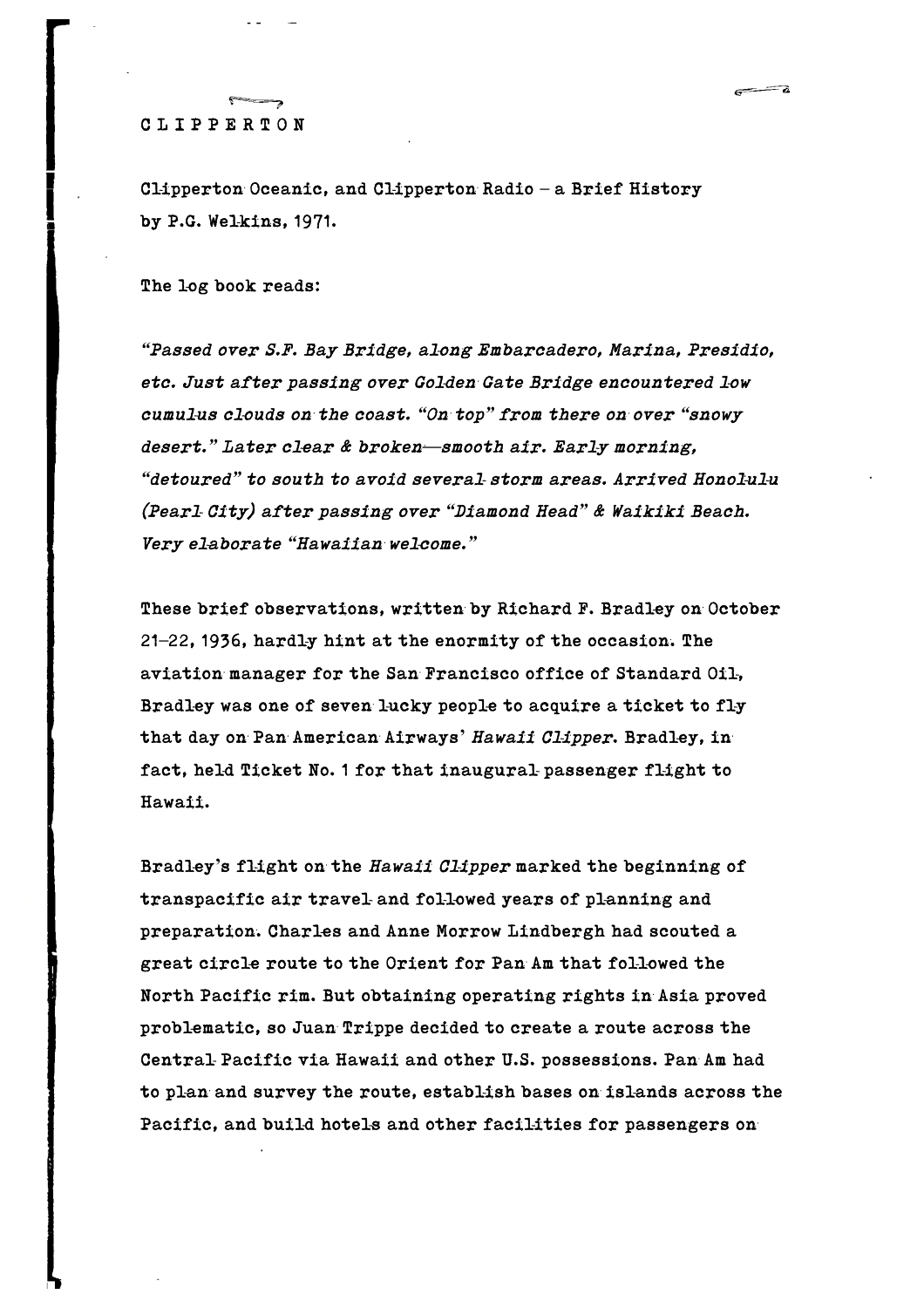remote Midway Island, uninhabited Wake Island, and the territory of Guam.

Pan Am also needed a new seaplane large enough and powerful enough to carry a load big enough and far enough to make the whole enterprise feasible. The airline worked with the Glen L. Martin Company of Baltimore to develop such an aircraft. While Pan Am surveyed the route and built the bases, Martin designed and built the three largest air transports yet created: the Martin M-130 clippers. The China Clipper gained lasting fame on November 22, 1935, when it left San Francisco Bay to inaugurate regularly scheduled transpacific air service. For the next year, while passenger accommodations were being completed, the China Clipper and its sister ships, the Philippine Clipper and Hawaii Clipper, carried cargo and mail back and forth across the Pacific.

By October 1936, the route was finally ready for passenger service. The Martins were huge planes for their time, but even so, the extra fuel needed for the flight from California to Hawaii, the longest hop on the transpacific route, limited the number of passengers they could carry. Richard Bradley shared the spacious cabin with only six other passengers. Future flights would carry as many as 13, but more often the crew would outnumber the passengers.

For the eastern South Pacific Routes, connecting Hawaii with Australia, New Zealand, and Tahiti, an en-route Oceanic Center to pass weather information, and later, traffic, was essential.

Clipperton Oceanic was inaugurated on November 17<sup>th</sup>, 1937, working the Pan American China Clipper as its first contact, and operated from a small wooden building on the main part of the island. Antennas were constructed at Lae Beach and by all reports from early crews, easily readable in most conditions.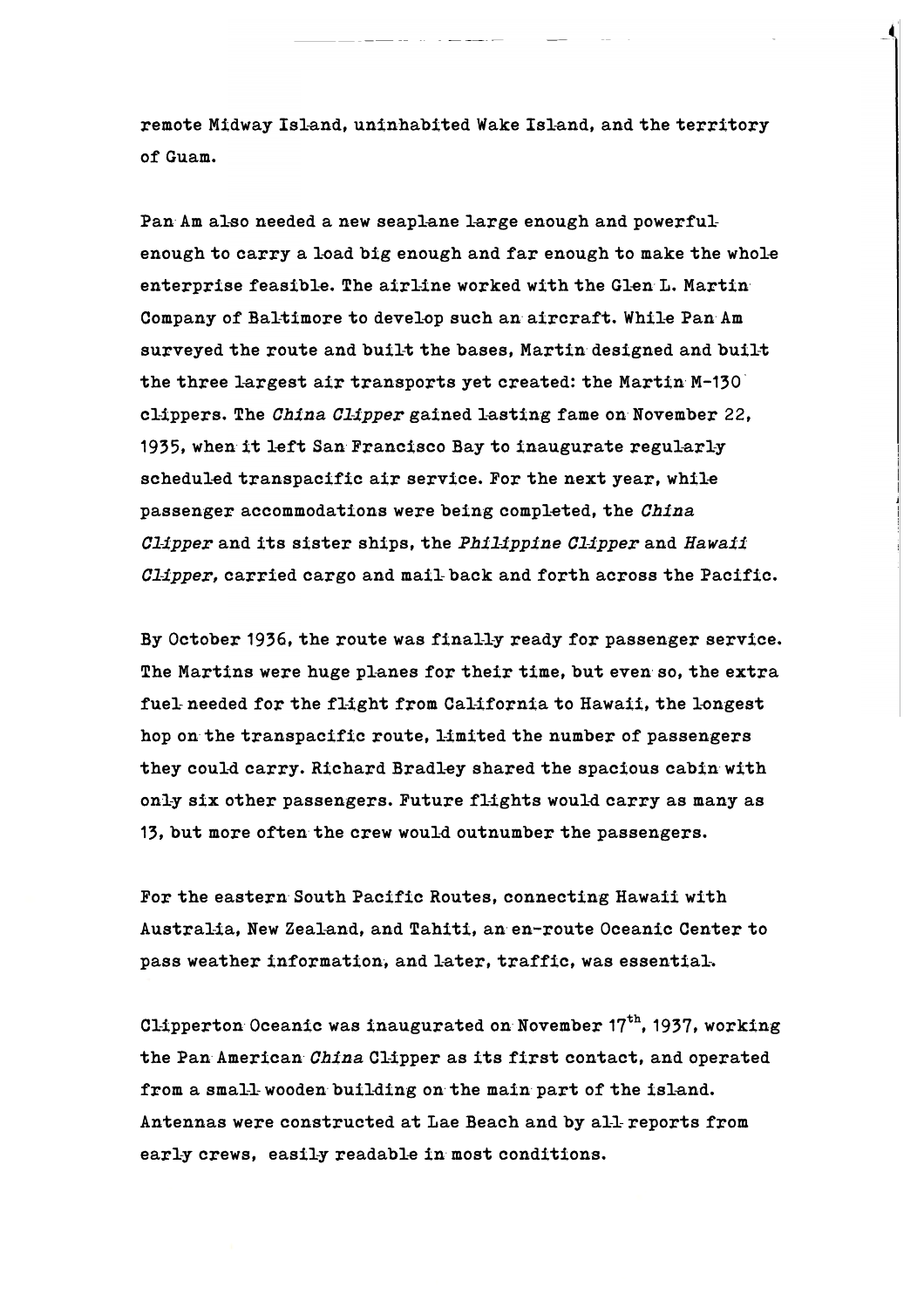Over the next few years communications changed from Morse code (wireless telegraphy) to voice (radio telephony). RTTY (radio teletype) also replaced Morse code for station to station working.

Medium wave transmitters were used mainly for meteorological data and for communicating with aircraft crossing the Pacific. In 1938/9, forty six flying boats crossed the Pacific during the flying boat season between November and March.

After the Second World War, the rapid development in land planes made the flying boat uncompetitive. In 1946, flying boats ceased operations and land planes commenced the routes.

Some, however, continued to operated, even making it to Clipperton Island itself. Taken from Flight International, March 10th, 1949:

On the date in question the Catalma was moored, unmanned, off Clipperton Island, when a hurricane approached. The preliminary squall blew the aircraft towards the island, and while it was precariously held by one anchor, which caught in a coral reef, W/O. Hicks rowed 50yd in a dinghy, boarded the aircraft, and dropped another anchor. When the full force of the hurricane struck two hours later, and the Catalina was in danger of being blown on to the reef and destroyed, he started both engines single-handed and taxied out to open water, where he could hold the aircraft with the engines. W/O. Hicks then remained at the controls for five hours, keeping the Catalina into wind, and away from rocks. The wind was blowing at over 50 m.p.h. with squalls exceeding 100 m.p.h.

In 1952, the original timber hut buildings at Clipperton were replaced by the a more permanent building to cater for the expected increase in trans-Pacific aviation.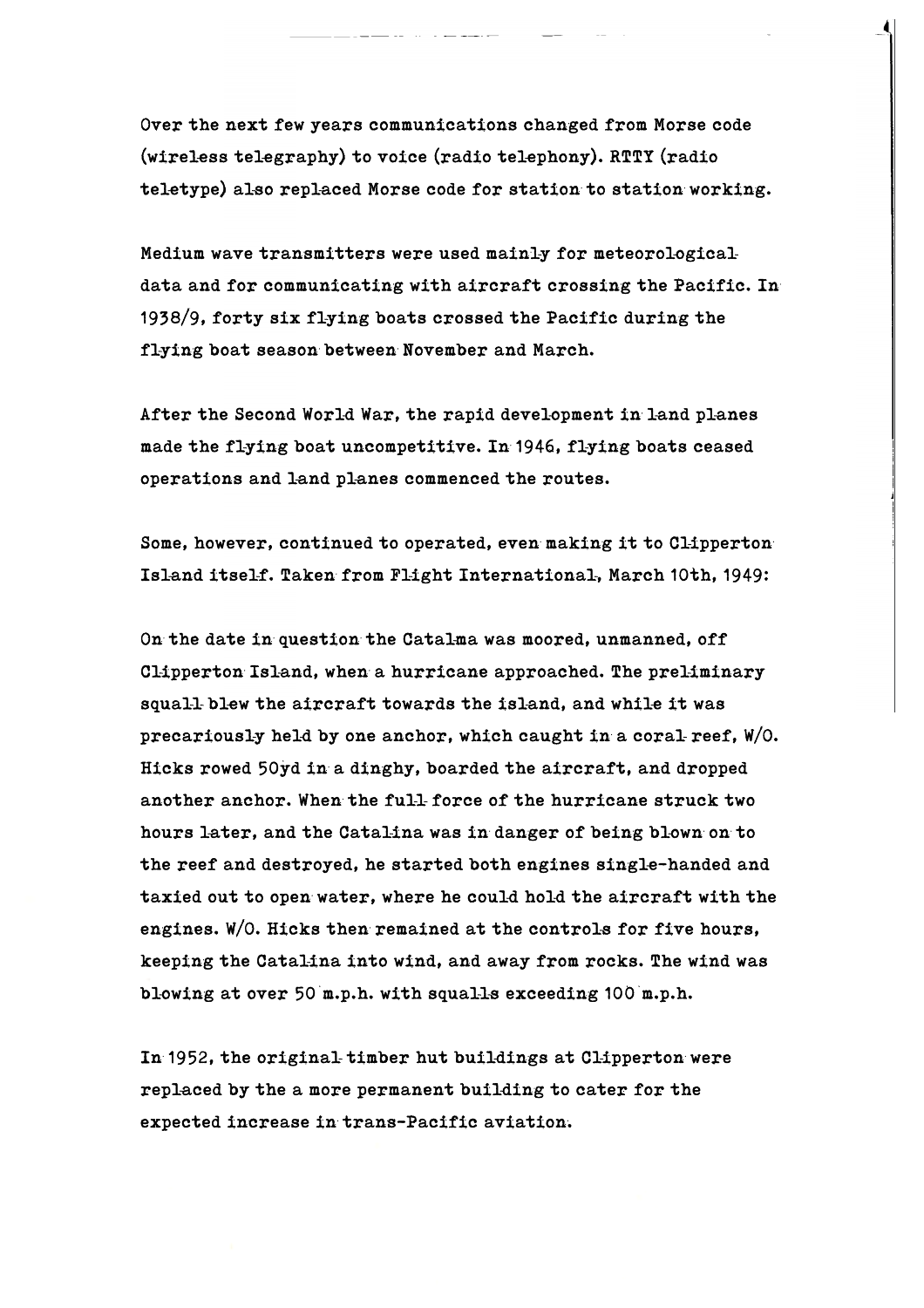In 1957, engineers from the Birdlip Radio station in the UK visited to upgrade the HF system.

The type of antenna connection used on aircraft radios in the 30s and 40s was, almost universally, a type of "push-post" or springloaded binding post, which also had a ceramic feed through insulator passing through the radio's case or panel. Screw-on fittings were not in general use until years later. Coaxial cable was not used to interconnect most airborne radio gear until the advent of VHF communications, when designers settled on making everything work into a fixed impedance, standardized at 50 ohms. HF gear fell under the same design philosophy at the same time, and any antenna tuners or loading networks were consequently designed to match a complex impedance like an aircraft antenna to that value. This came about after World War II.

Up until that time, aircraft radios were designed to work into a wide range of antennas, over a broad impedance range. Use of coaxial cable would have caused many problems in such a design environment. High radio frequency voltages developed when working a transmitter into a high impedance load (several hundred or several thousand ohms) which might not be completely matched at the frequency, would cause the cable to heat up or arc over. Therefore, open-wire leads insulated with ceramic beads were in general use. The receiver connection might be as simple as a length of cloth insulated heavy wire between the receiver and the terminal on the transmit-receive (antenna) relay.

Coaxial cables were, however, used to interconnect components where shielding of the leads was important, or where high radio frequency voltages were not involved. One specific instance is the lead from the sense antenna to the antenna input of a DF receiver, and Bendix coaxial input with screw-on fittings. A reason to use